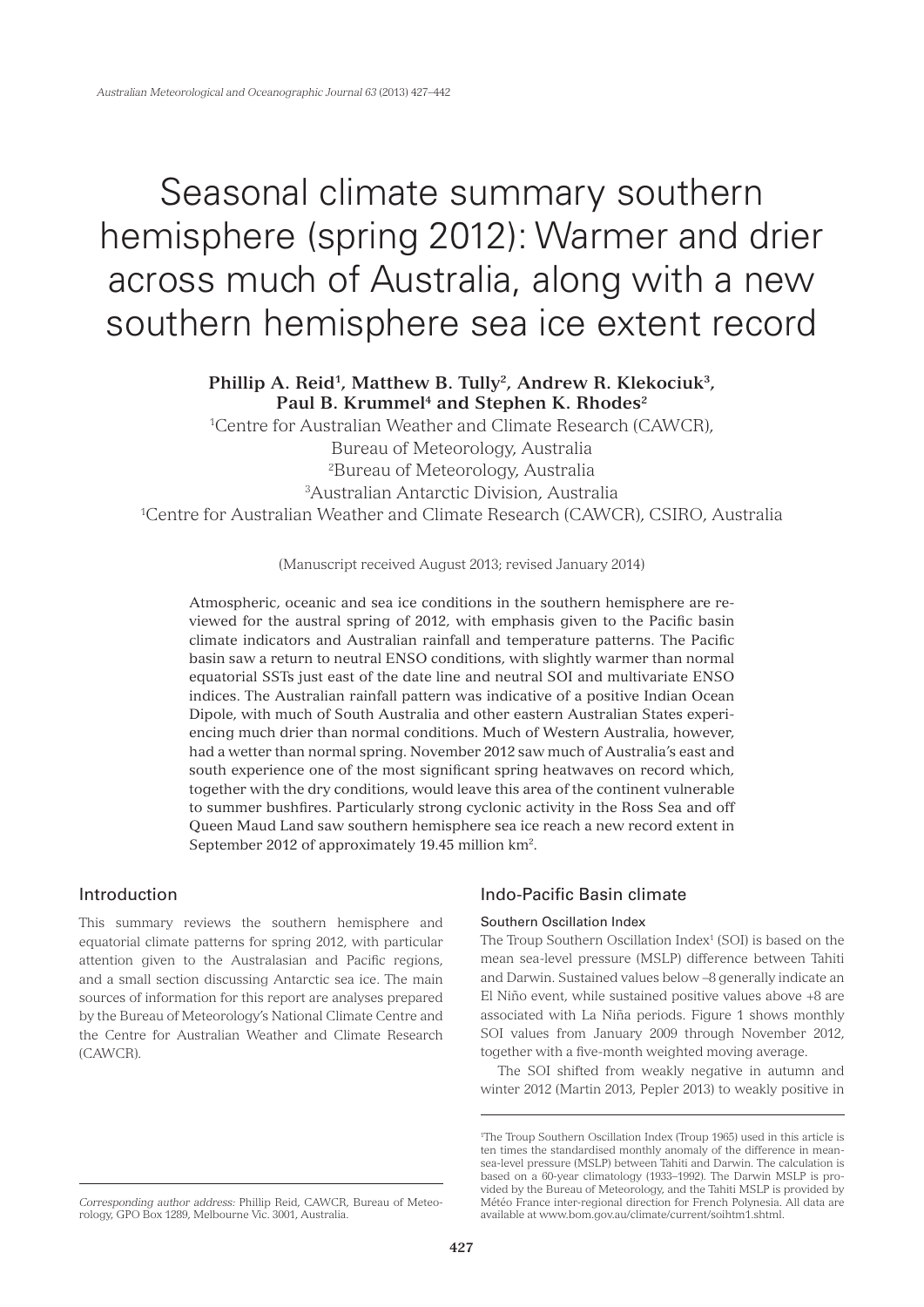Fig. 1. Southern Oscillation Index, from January 2009 through November 2012, together with a five-month binomially weighted moving average. Means and standard deviations used in the computation of the SOI are based on the period 1933–1992.



spring, continuing the neutral ENSO conditions established in autumn 2012. Monthly SOI values for spring 2012 were +2.7 (September), +2.4 (October) and +3.9 (November) for an average spring value of +3.0. Spring MSLP anomalies were positive at both Darwin and Tahiti, with Tahiti (+0.7 hPa) showing slightly stronger anomalies than Darwin (+0.3 hPa).

#### Multivariate ENSO indices

Composite multivariate El Niño–Southern Oscillation (ENSO) indices are often regarded as more complete indicators of ENSO activity than those based solely on one variable, such as MSLP or sea surface temperature (SST), as they bring several atmospheric and oceanic parameters together.

The 5VAR2 index is one such multivariate ENSO index (Kuleshov et al. 2009), calculated as the standardised amplitude of the first principal component of monthly Darwin and Tahiti MSLP<sup>3</sup> and monthly NINO3, NINO3.4 and NINO4 SST<sup>4</sup>. Following two years of negative 5VAR values associated with the 2010–11 and 2011–12 La Niña events (Fig. 2), 5VAR values rose through autumn (Martin 2013) and winter (Pepler 2013) 2012, peaking in August 2012 with a moderate value of +1.0. The 5VAR index then fell during spring 2012 to be close to neutral. Monthly 5VAR values for spring 2012 were +0.57 (September), +0.32 (October) and +0.33 (November) for an average spring value of +0.41.

Another index is the Multivariate ENSO Index<sup>5</sup> (MEI), produced by the US Climate Diagnostics Center, and

Fig. 2. 5VAR composite standardised monthly ENSO index from January 2009 through November 2012, together with a weighted three-month moving average. See text for details.



is derived from a number of atmospheric and oceanic parameters calculated as a two-month mean. As with 5VAR, significant negative (positive) anomalies in the MEI are usually associated with La Niña (El Niño) events. Monthly MEI values for spring 2012 were +0.27 (August–September), +0.10 (September–October) and +0.17 (October–November) for an average spring value of +0.18, and are consistent with the sign of 5VAR and represent neutral ENSO conditions.

It is interesting to compare the respective signs of the multivariate ENSO indices against those of the SOI, from Fig. 1. SOI values are suggestive of slightly cool ENSO conditions, however when variables other than the strength of the atmospheric circulation are taken into account, as per the multivariate indices, ENSO conditions are slightly warm.

#### Outgoing long-wave radiation

Deep convection in the equatorial Pacific can be measured, to a large degree, by the outgoing long-wave radiation (OLR), with decreases in OLR associated with increases in convection, and vice versa. Convection in the equatorial region, centred about the Date Line, is sensitive to changes in the Walker Circulation. Studies such as Hoerling et al. (1997) have shown that during El Niño events, OLR is generally reduced (that is, convection is enhanced) along the equator, particularly near and east of the Date Line. During La Niña events, OLR is often increased (that is, convection is suppressed) along the equator, particularly near and west of the Date Line. This was the case in spring 2011 (Fig. 3 in Cottrill 2012), where there was increased OLR along the equatorial region from 160°E through 180°E. Subsequent to this, La Niña conditions returned during 2011.

Standardised monthly anomalies<sup>6</sup> of OLR are computed by the Climate Prediction Center, Washington, over the equatorial Pacific region near the Date Line, ranging from

<sup>2</sup> ENSO 5VAR was developed at the Bureau's National Climate Centre and is described in Kuleshov et al. 2009. The principal component analysis and standardisation of this ENSO index is performed over the period 1950–1999.

<sup>3</sup> MSLP data obtained from www.bom.gov.au/climate/current/soihtm1. shtml. As previously mentioned, the Tahiti MSLP data are provided by Météo France inter-regional direction for French Polynesia.

<sup>4</sup> SST indices obtained from ftp://ftp.cpc.ncep.noaa.gov/wd52dg/data/indices/sstoi.indices.

<sup>5</sup> Multivariate ENSO Index obtained from www.esrl.noaa.gov/psd/people/ klaus.wolter/MEI/table.html. The MEI is a standardised anomaly index described in Wolter and Timlin 1993 and 1998.

<sup>6</sup> Standardised monthly OLR anomalies are obtained from www.cpc.ncep. noaa.gov/data/indices/olr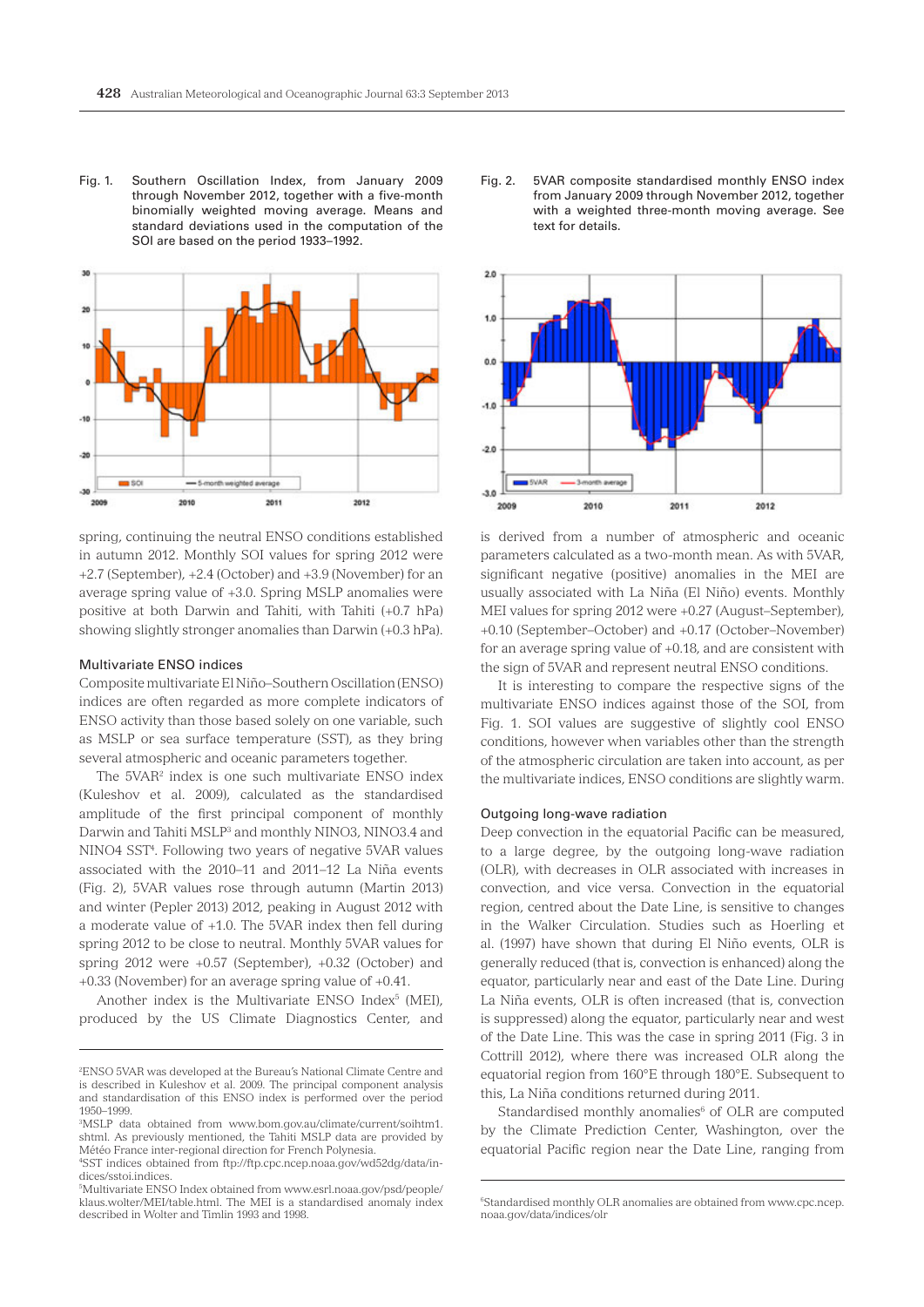

Fig. 3. OLR anomalies for spring 2012 (W m−2). Base period 1979–2000. The mapped region extends from 40°S to 40°N and from 70°E to 180°E.

5°S to 5°N and 160°E to 160°W. From their analysis, monthly standardised OLR anomalies for spring 2012 were −0.4, −0.2 and 0.0 for September, October and November respectively, indicating overall marginally enhanced convection in this region and consistent with neutral ENSO conditions.

OLR values across the Indian and Pacific oceans for spring 2012 are displayed in Fig. 3. The Australian continent shows only minor departures from the long-term mean of OLR and only in relatively small areas; although these regions are generally consistent with associated rainfall deciles (see Fig. 20). Negative OLR anomalies dominate the equatorial western Pacific and are consistent with reports of heavy rainfall in this region: e.g. severe flooding in Papua New Guinea during early September. Positive OLR anomalies spread throughout much of the eastern Indian Ocean just south of the equator, and would represent suppressed convective activity in this region. This region of positive OLR anomalies encompasses the eastern 'pole' of the Indian Ocean Dipole (90°E to 110°E and 10°S to 0°S), as discussed below. Worth mentioning also is the band of anomalously low OLR stretching southeast from the equator at about 150°E (near Papua New Guinea). This would represent a well formed band of convective activity following along the South Pacific Convergence Zone (SPCZ), and is further discussed below in the section 'Sea surface temperatures'.

The static seasonal map of OLR (Fig. 3) hides considerable variability in the movement of convective activity, as simulated by OLR. The time-longitude plot of OLR anomalies (Fig. 4) shows the temporal evolution of these anomalies along the equatorial region (10ºS to 10ºN). From early September 2012 through early November 2012 the pattern of OLR anomalies is quite reasonably consistent with the pattern of spring 2011: negative OLR anomalies (implying enhanced convective activity) in the far western Pacific during late September/ early October; negative OLR anomalies transitioning across

the Indian Ocean during late October and early November; and positive OLR anomalies (implying reduced convective activity) transitioning across the Indian Ocean during late September/early October. However, the pattern of OLR activity differs from mid-November; in 2011 a second band of negative OLR anomalies transitioned across the equatorial Indian Ocean and through into the far western Pacific: in 2012 there is no secondary band of negative OLR. These differences may be crucial in the formation of ENSO events, where convective activity in the far western Pacific helps to strengthen the Walker Circulation which, given the right conditions in the equatorial Pacific, would enhance the prospect of a La Niña developing. This was the case in 2011.

# Madden-Julian Oscillation

The Madden-Julian Oscillation (MJO) is the major source of intraseasonal variability in the tropics. An active MJO is characterised by an eastward-propagating atmospheric anomaly near the equator that typically recurs every 30 to 60 days. It can often be detected by areas of strong negative equatorial OLR anomalies (a proxy for enhanced convective activity) that develop in the Indian Ocean and propagate eastward into the Pacific Ocean (Zhang 2005, Donald et al. 2006). The real-time Multivariate MJO (RMM) index developed by Wheeler and Hendon (2004) provides a method for monitoring the MJO, combining OLR data with 850 hPa and 200 hPa zonal winds to measure the state of the MJO each day. This index can be plotted in a phasespace diagram, as shown in Fig. 5 for spring 2012 and can be readily compared to the time-longitude plot of OLR anomalies shown in Fig. 4.

There was little in the way of persistent MJO activity during spring 2012, although the phase-space diagram does capture the passage of the small transient OLR anomalies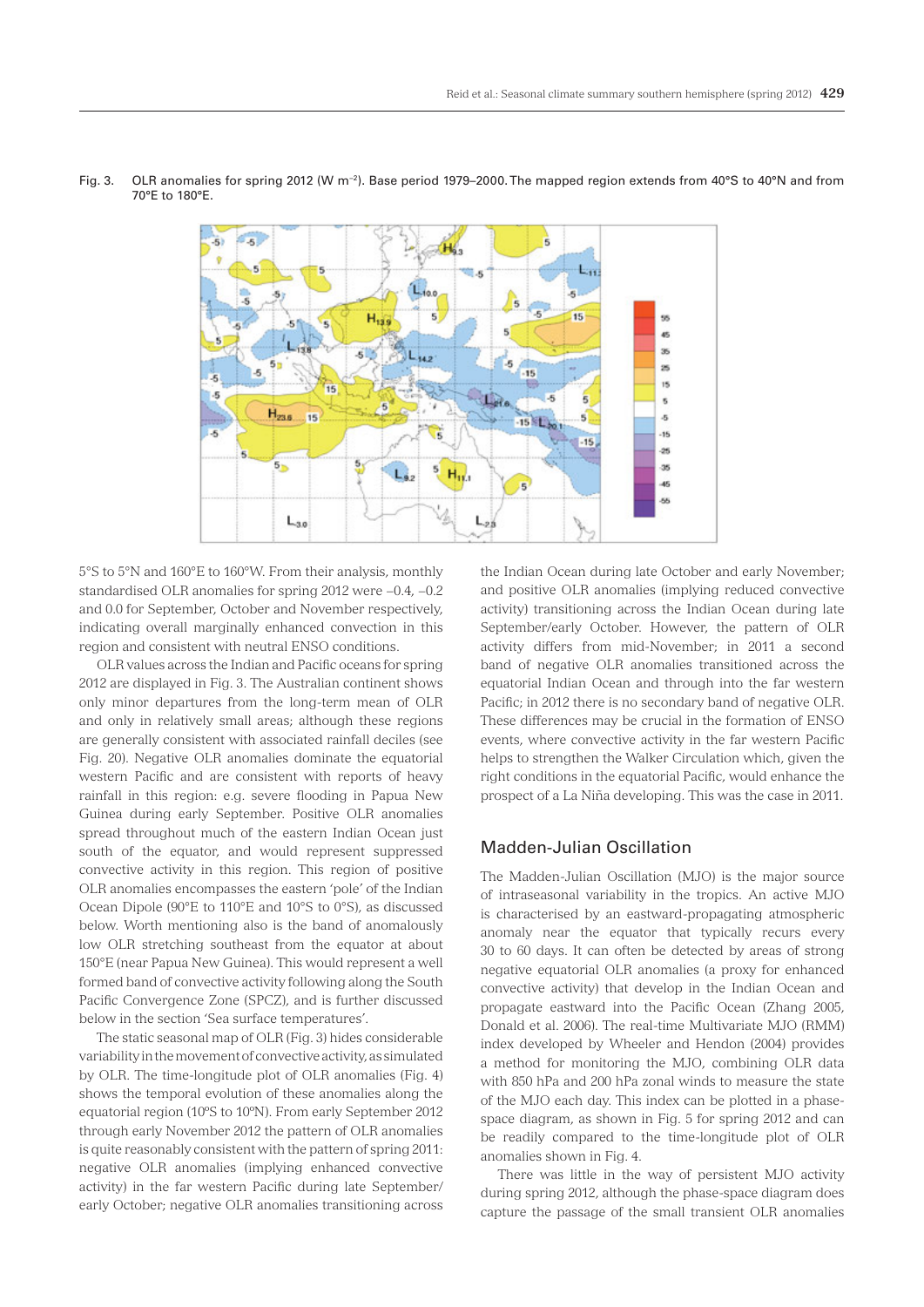

Fig. 4. Time-longitude section of daily-averaged OLR anomalies, averaged for 10ºS to 10ºN, for the period December 2010 through November 2012. Anomalies are with respect to a base period of 1979–2001.

from Fig. 4. In particular, strong MJO activity is shown to occur from early through mid-September over the Maritime Continent and again from late September through early October towards the western Pacific. Further MJO activity occurs from mid to late October, passing through phase spaces one and two (across Africa and much of the Indian Ocean). In spring 2011 (Cottrill 2012, Fig. 5) we can see that the MJO is considerably more active and extensive compared to that of 2012, with the 2011 spring season finishing with

strong activity through the central and eastern Indian Ocean. The apparent similarities in time-longitude OLR plots for springs in 2011 and 2012 compared to the marked differences in the strengths of the MJO activity and the subsequently different outcomes in ENSO events for these two years (La Niña in 2011 versus neutral in 2012) shows the importance of the holistic approach of the Multivariate MJO index in monitoring the Indo-Pacific climate basin.

As mentioned above, the impacts of the MJO, through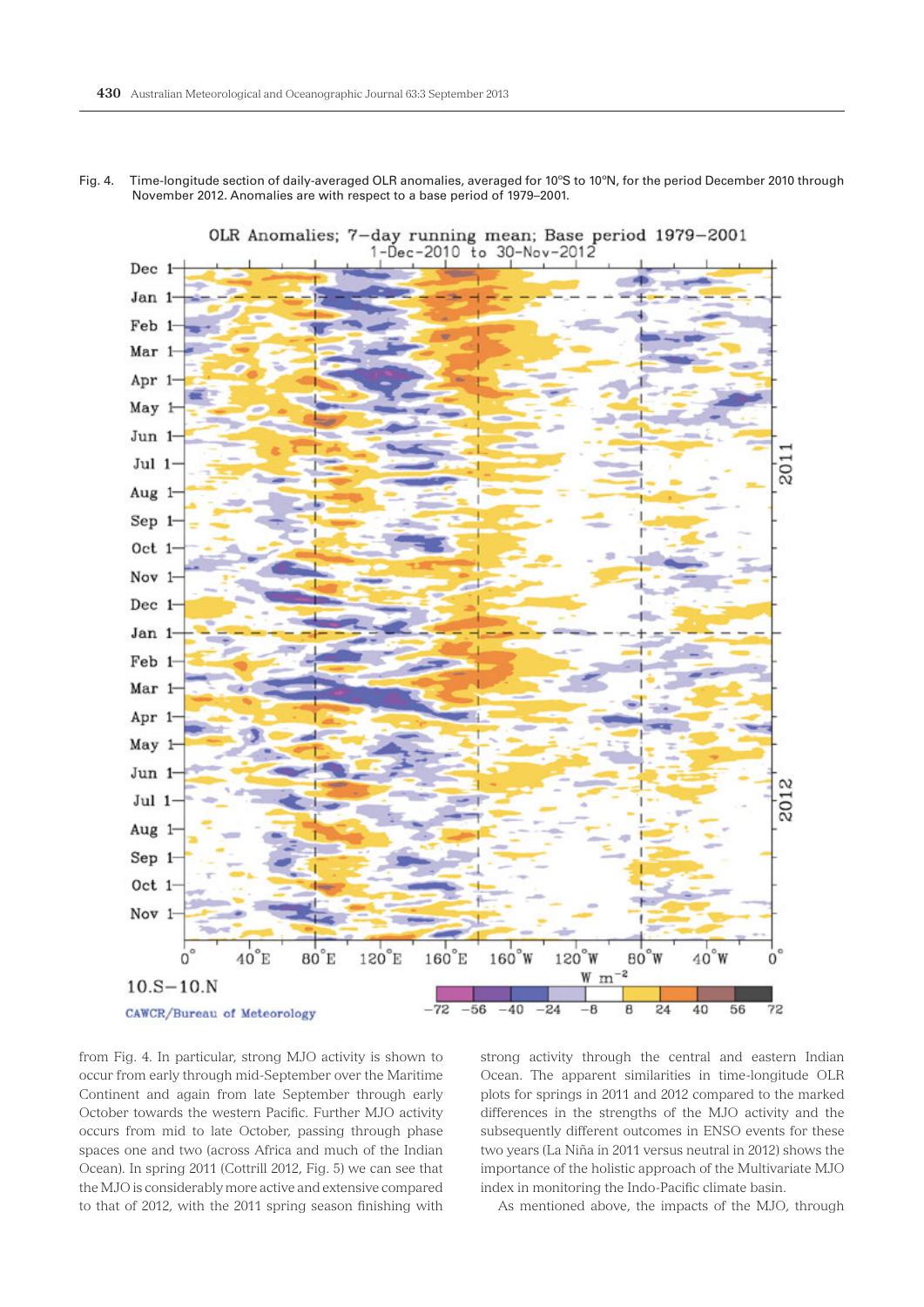Fig. 5. Phase-space representation of the MJO index (Wheeler and Hendon 2004) for spring 2012. Daily values are shown with September in red, October in blue and November in yellow. The eight MJO phases and corresponding approximate locations of the near-equatorial enhanced convective signal are labelled. Strong MJO activity is associated with daily values outside the unit circle.



rainfall and flooding events that occurred in Papua New Guinea during that time.

#### Indian Ocean Dipole

The Indian Ocean Dipole (IOD) is a coupled ocean and atmosphere phenomenon in the equatorial Indian Ocean that impacts on the climate of Australia and other countries surrounding the Indian Ocean basin (Saji et al. 1999). A positive IOD period has been shown<sup> $7$ </sup> to be associated with a decrease in winter–spring rainfall over parts of central and southern Australia, while a negative IOD is generally associated with an increase in winter–spring rainfall over southern Australia.

The IOD is commonly measured by the Dipole Mode Index (DMI) that is the difference between sea surface temperature (SST) anomalies in the western (50°E to 70°E and 10°S to 10°N) and eastern (90°E to 110°E and 10°S to 0°S) equatorial Indian Ocean. Positive DMI, and hence positive IOD, implies colder SSTs in the eastern sector, while negative DMI implies warmer SSTs in the eastern sector. Weekly DMI values<sup>8</sup> (Fig. 6) were positive through most of spring 2012, peaking in early September, indicating a positive IOD event through the season. Australian rainfall was consistent with

8 Available at www.bom.gov.au/climate/enso/iod\_1.txt

Fig. 6. Weekly Dipole Mode Index (DMI), a measure of the Indian Ocean Dipole, from weeks ending 4 January 2009 through 2 December 2012, together with a fiveweek weighted moving average. See text for details.



the positive period of the IOD, as shown below.

An interesting comparison can be made between DMI values from 2011 and that of 2012 and the Australian rainfall during these seasons. In general DMI values from spring 2011 and 2012 are quite similar in their timing and magnitude although in 2011 Australian rainfall was influenced by a positive IOD and a La Niña, while in 2012 Australian rainfall was influenced by a positive IOD and neutral ENSO conditions. The differences in rainfall will be highlighted below.

# Oceanic patterns

## Sea-surface temperatures

Global SST anomalies for spring 2012 are shown in Fig. 7. These are based on the US National Oceanic and Atmospheric Administration (NOAA) Optimum Interpolation analyses (Reynolds et al. 2002) dataset, with the climatological base period of 1971–2000. Warming in the equatorial Pacific basin is confined to a relatively small warm pool predominantly centred just to the west of the Date Line. Running to the southeast of this pool are asymmetric warm anomalies following generally along the line of the South Pacific Convergence Zone (SPCZ). The SPCZ SST anomalies are consistent with the negative OLR anomalies (enhanced convective activity) spreading southeast from the equator at around 160°E (Fig. 3). SSTs in the tropical Indian Ocean were warmer than average centred predominantly at around 60°E, coinciding with the western sector of the IOD, contributing to the positive DMI (Fig. 6). Around Australia, SSTs were warm to the west but overall average elsewhere; although during September (November) they were up to 2 °C cooler (warmer) along northern West Australian and Northern Territory coasts (not shown).

Compared to the previous season, winter 2012 (Fig. 5, Pepler 2013), the warm pool in the Pacific Basin transitioned

<sup>7</sup> See for example www.bom.gov.au/climate/IOD/about\_IOD.shtml and Risbey et al. 2009.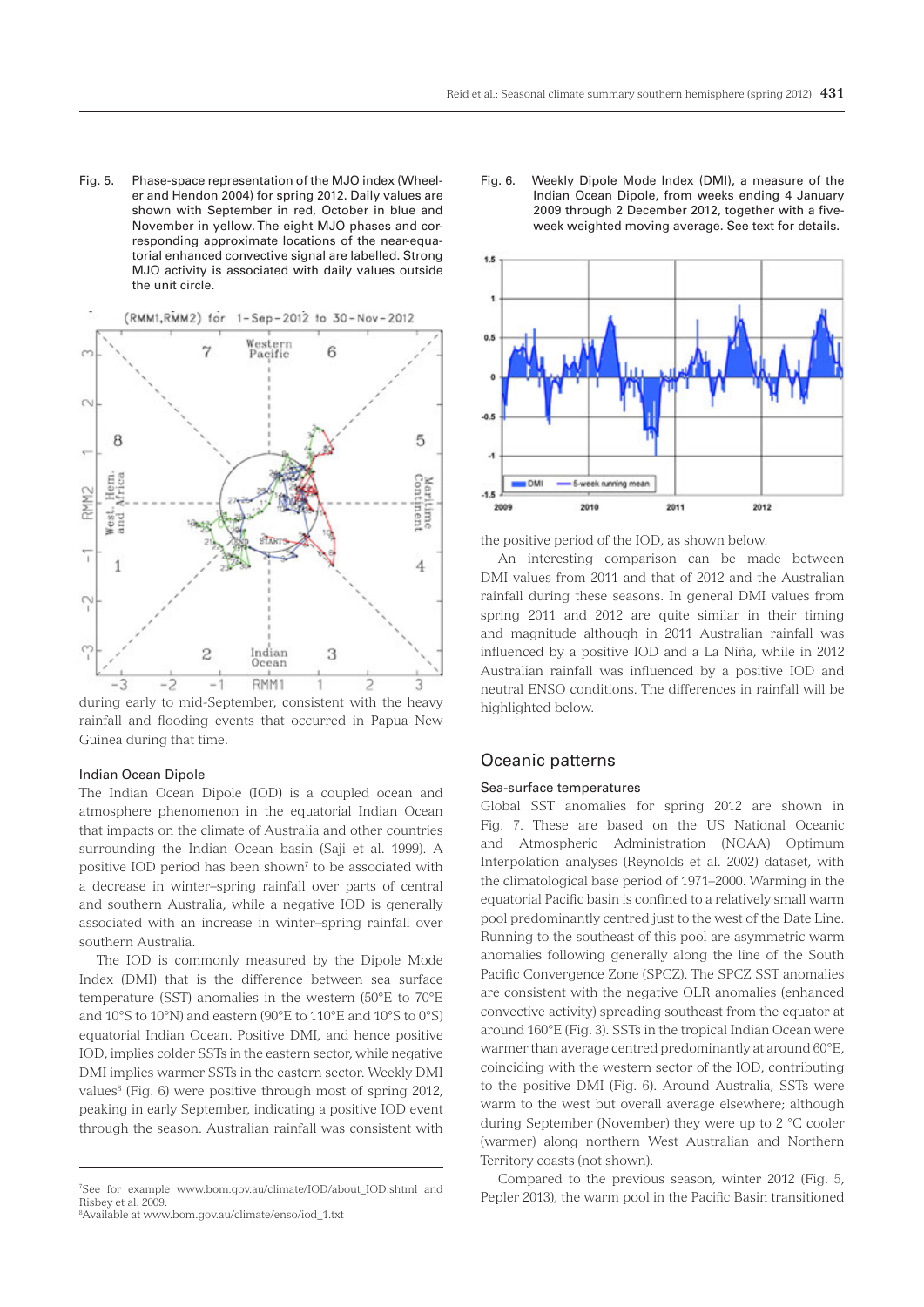

#### Fig. 7. Sea surface temperature anomalies for spring 2012 (°C).

from the eastern to the western Pacific. SSTs in the eastern Pacific gradually cooled while in the western Pacific they gradually warmed. This is reflected in standard monthly NINO indices<sup>9</sup> where NINO1+2 lowered from 0.49 °C in September to −0.38 °C in November. Conversely, NINO4 increased marginally from 0.43 °C in September to 0.54 °C in November.

It is worth mentioning here the importance of the SPCZ on the development or decay of ENSO events. In mid-2012, based on the Composite ENSO Index (Fig. 2), SOI (Fig. 1) and analysis of climate models in mid-June 201210 there was the potential for the development of the El Niño during spring 2012. However, McGregor et al. (2012) concludes that the development of a SPCZ has a considerable contribution to the termination of El Niño events. In this particular case it may be that the formation of the SPCZ in spring helped terminate the development of an El Niño event.

#### Subsurface patterns

The ocean thermocline is a distinct layer within which the temperature changes more rapidly with depth than it does in the layers above or below it. The thermocline can also be regarded as the boundary between the well-mixed upper ocean warm water and the cold deep water below. The position (depth) of the thermocline can be represented along the equator by the depth of the 20 °C isotherm. Due to the Walker Circulation's impact on the ocean surface, on average the thermocline has a depth of about 150 metres in the western Pacific, rising to about 50 metres in the eastern Pacific. ENSO events change the depth of the thermocline: La Niña magnifies the tilt while El Niño reduces the tilt.

Figure 8 shows time-longitude diagrams of (a) zonal wind anomalies averaged along 2°S to 2°N where positive is a westerly wind burst (or strengthening of the Walker Circulation); (b) 20 °C isotherm depth anomaly along 2°S to

2°N where positive (negative) represents a deeper (shallower) thermocline; and (c) 20 °C isotherm depth anomaly along 5°N. Quite obvious from Fig. 8(a) are the (negative) winds associated with the strengthening of the Walker Circulation from May through December 2010 and September 2011 through March 2012. These lead to the respective equatorial isotherm depth anomalies (Fig. 8(b)) associated with the La Niña events over those periods (Bureau of Meteorology 2012a, Ganter 2010, Lovitt 2011, Cottrill 2012 and Webb 2012). Also evident are the downwelling equatorial Kelvin waves (positive isotherm depth anomalies in Fig. 8(b)) that traverse the Pacific from west to east during the summer of 2010–11 and summer through autumn of 2011–2012: both of which lead to the slow moving off-equatorial downwelling Rossby waves (positive isotherm depth anomalies) traversing from east to west in Fig. 8(c).

Equatorial upper Pacific Ocean conditions for spring 2012 were the result of a combination of ocean and atmospheric interactions that occurred over the preceding 12 months or more. The slow moving off-equatorial upwelling Rossby wave that moved from east to west during 2012 (negative isotherm depth anomaly in Fig. 8(c)) provided the cold pool of water in the western Pacific. While the eastern Pacific warm pool is the result of the downwelling equatorial Kelvin wave traversing from west to east at the same time (positive isotherm depth anomalies in Fig. 8(b)). These provide the necessary ocean conditions for the potential formation of an El Niño. Sustained and strong westerly wind bursts are required to maintain these conditions and develop a mature El Niño. Small westerly wind bursts did occur from about May 2012 (Fig. 8(a)), although these were neither strong enough nor far enough east to continue the development of an El Niño.

Figure 9 shows a cross-section of equatorial subsurface temperature anomalies by month between August and November 2012. Compared to the same time the previous year (Fig. 9, Cottrill 2012) these anomalies are smaller in magnitude and extent and support the neutral ENSO conditions as described above. During this sequence a small cold pool develops at around 90°W and is indicative of increased upwelling in that region associated with a locally enhanced Walker Circulation (slightly stronger easterlies) off the coast of South America (Fig. 8(a)). El Niño conditions are very unlikely to develop in this scenario. Further to the west are small warm pools which contract to west of the date line as the season progresses.

#### Sea ice

Here we use two general terms for measurement of southern hemisphere sea ice: concentration (per cent), the percentage of an area (here a 25 km × 25 km pixel) covered in sea ice; and sea ice extent (km<sup>2</sup>), the area of sea ice with a concentration of 15 per cent or more. During September 2012 southern hemisphere sea ice achieved new sea ice extent daily (approximately 19.45 million  $km^2$  on 22 September) and monthly average (19.36 million km<sup>2</sup>) records since satellite

<sup>9</sup> NINO indices are SST anomalies (1971–2000 base period) averaged over NINO regions, described here www.bom.gov.au/climate/ahead/about-ENSO-outlooks.shtml and available from ftp://ftp.cpc.ncep.noaa.gov/ wd52dg/data/indices/sstoi.indices

<sup>10</sup>See the Bureau of Meteorology's ENSO Wrap-up at www.bom.gov.au/ climate/enso/archive/ensowrap\_20120619.pdf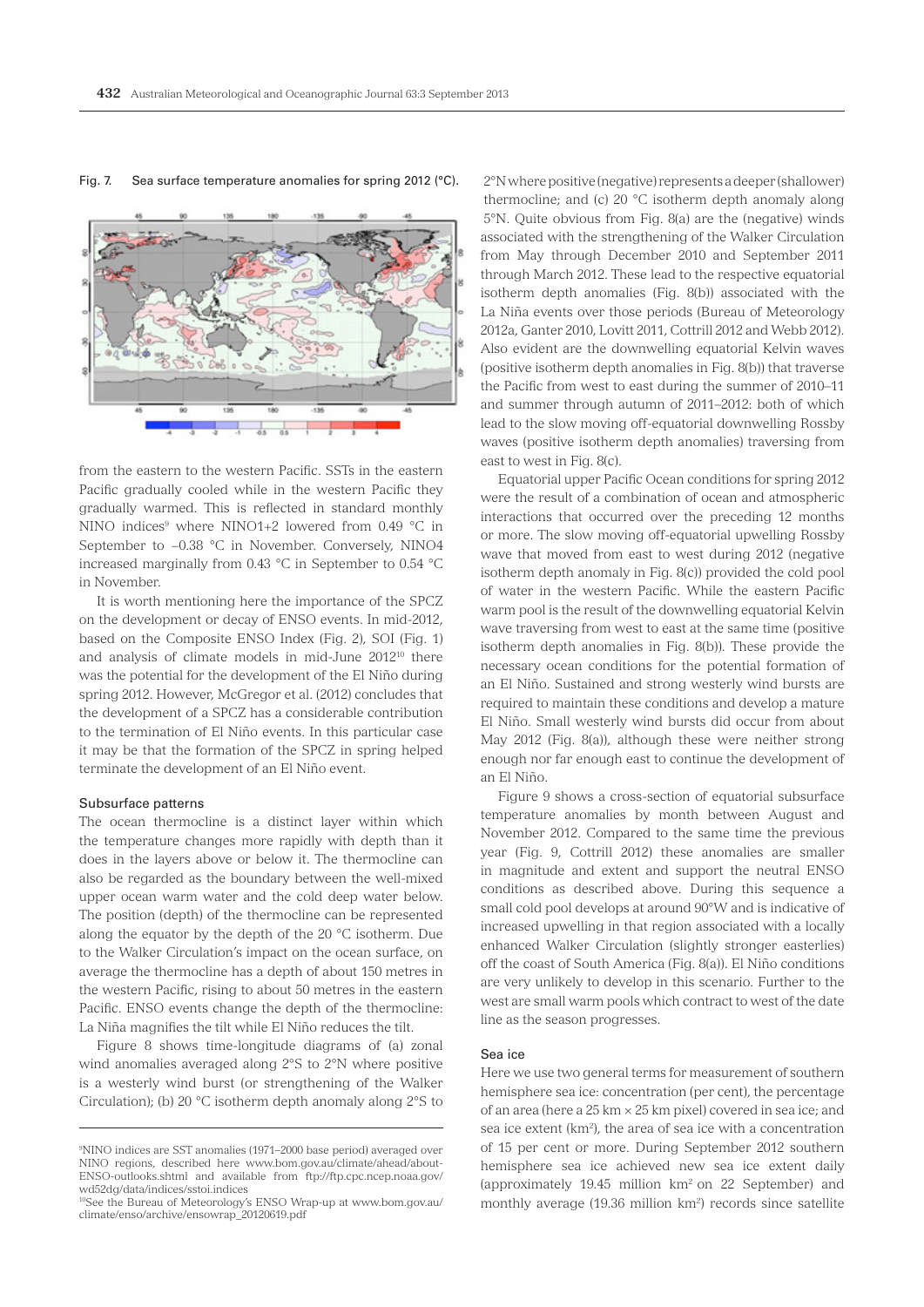Fig. 8. Time-longitude section of the monthly anomalous (a) zonal surface winds and (b) depth of the 20 °C isotherm at the equator (2°S to 2°N), and (c) depth of the 20 °C isotherm at 5°N for January 2010 through November 2012. (Plot obtained from the TAO Project Office).



Fig. 9. Four-month August 2012 through November 2012 sequence of vertical sea subsurface temperature anomalies at the equator for the Pacific Ocean. The contour interval is 0.5 °C. (Plot obtained from CAWCR).

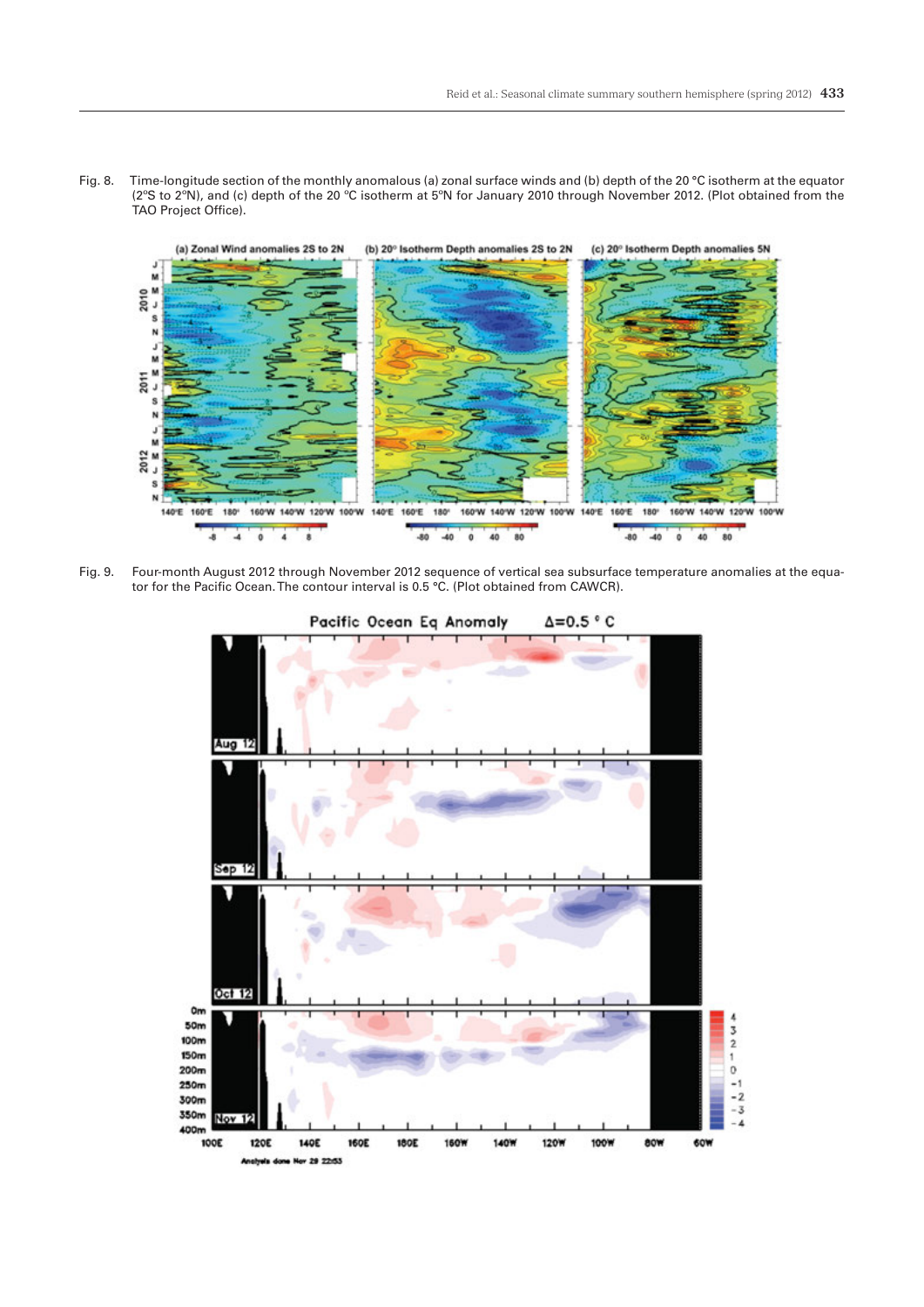Fig. 10. Southern hemisphere sea ice concentration anomaly (per cent) with mean MSLP contours (ACCESS) for September 2012. Anomalies are calculated with respect to the 1981–2010 climatology.



records began in 1978. Figure 10 shows the map of sea ice concentration anomalies for September 2012, along with monthly mean MSLP contours. The anomalous pattern in sea ice concentration is the result of earlier dynamic processes, with particularly strong and persistent cyclonic activity in the Bellingshausen-Amundsen Seas and Queen Maud Land regions during July and August which was responsible for an increase in sea ice extent in the eastern Ross Sea/Queen Maud Land. Above-average sea ice extents along parts of the East Antarctic coast (110°E–130°E) were synonymous with strong compaction and thickening of the ice by northerly winds in this region. Conversely, relatively warm northerly winds in July and August were responsible for inhibiting sea ice advance and subsequent lower than normal sea ice extents in the far eastern East Antarctic (150°E–180°E) and the western Weddell Sea. The pattern of sea ice concentration anomalies for September 2012 are consistent with the findings of Stammerjohn et al. (2008) in which we have positive Southern Annular Mode (SAM—see below) conditions during the mid-advance season causing a deepening of the Amundsen Sea Low, although in this particular season the low is centred further west towards the Ross Sea. In October 2012 southern hemisphere sea ice began to retreat and by the end of November was just below the long term average for that month.

Figure 11 shows the net monthly mean southern hemisphere sea ice extent anomalies for each September from 1979 through 2012. There is considerable interannual variability; there is also a positive trend of about 0.9 (+/-0.6) per cent per decade. This plot (Fig. 11) hides variability in the spatial pattern of changes. These local changes are a result of dynamic (synoptic) and thermodynamic changes, depending upon the region (Holland and Kwok 2012).

Fig. 11. Southern hemisphere sea ice extent anomaly ( $km^2$   $\times$ 106 ) for each September from 1979 through 2012, along with the five-year weighted average. Anomalies are calculated with respect to the 1981–2010 climatology.



Statistically significant changes also exist in the seasonality of southern hemisphere sea ice (Stammerjohn et al. 2012, Massom et al. 2013).

## Atmospheric patterns

#### Surface analyses

The southern hemisphere spring 2012 MSLP pattern is shown in Fig. 12 and the associated anomaly pattern is shown in Fig. 13, the latter being calculated from the 1979–2000 climatology obtained from the National Centers for Environmental Prediction (NCEP) II Reanalysis data (Kanamitsu et al. 2002). Grey shading in Fig. 13 represents elevated areas, for which MSLP anomalies have not been calculated. The subtropical ridge is close to its climatological position with minor departures over the Australian continent and western Africa. The circumpolar trough is well defined and in close climatological position, although major departures in depth exist with a deepening north of the Ross Sea, at around 170°W, and positive anomaly further to the east and south in the Bellingshausen/Amundsen Seas. The lack of asymmetry or strong three-wave pattern is a result of a transition from positive to negative SAM (see below) during this season.

## Mid-tropospheric analyses

The southern hemisphere spring 2012 500 hPa geopotential height, which gives an indication of the steering of surface synoptic systems, is shown in Fig. 14 with the associated anomalies in Fig. 15. The geopotential flow in the midlatitudes is quite zonal, although at higher southern latitudes a weak three-wave pattern becomes evident. Due to the orientation and relative positions of the positive anomaly over southern Australia and a negative anomaly to the southeast of New Zealand synoptic systems over southeast Australia would have had a northeasterly direction and would generally have been steered away from the continent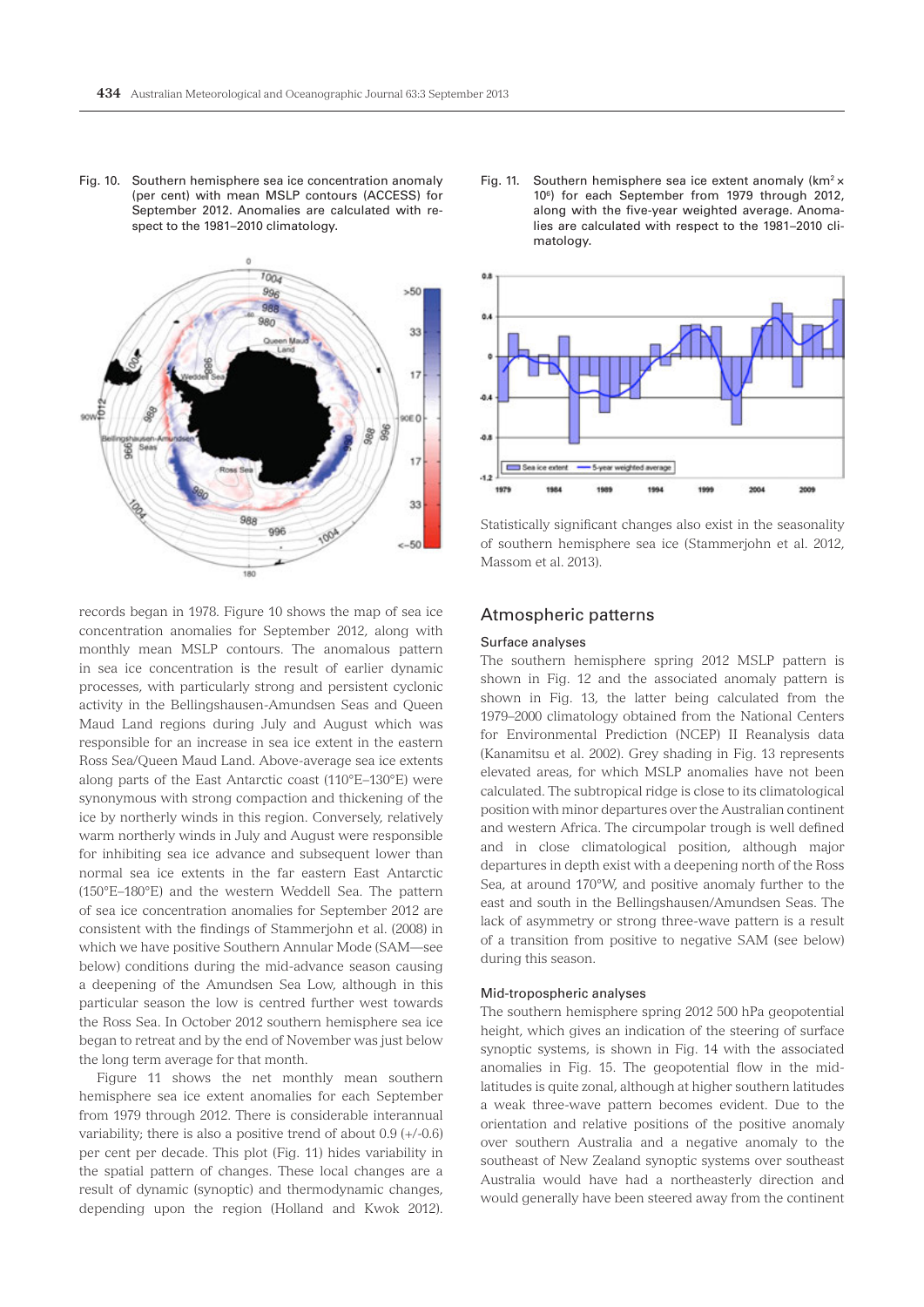





Fig. 14. Spring 2012 500 hPa mean geopotential height (gpm). Fig. 15. Southern hemisphere spring 2012 500 hPa mean geopotential height anomalies (gpm), from a 1979–2000 climatology.



through the Tasman Sea. Further south, the positioning of the negative anomaly to the southeast of New Zealand and positive anomaly of the Amundsen Sea would have stalled transient cyclonic activity in the Ross Sea, causing cyclolysis and the positive surface pressure anomaly downstream, as per Fig. 13.

## Southern Annular Mode

The Southern Annular Mode (SAM, sometimes also referred to as the Antarctic Oscillation or AAO) is a measure of the difference between the atmospheric pressure of the high and mid-latitudes of the southern hemisphere. Positive phases of SAM are characterised by increased pressure over the extratropics, decreased pressure over Antarctica and a poleward movement of the mid-latitude band of



westerly winds and associated storm tracks. Conversely, negative phases of SAM indicate decreased pressure over the extratropics, increased pressure over Antarctica, and an equatorward movement of mid-latitude westerlies. The NOAA Climate Prediction Centre routinely monitors the SAM, producing a standardised monthly SAM index<sup>11</sup>. During spring 2012 the SAM index switched from a positive to a negative phase (Fig. 16). This had implications on the sea ice in particular, as the positive phase, where there are strengthening westerly winds, occurred in the sea ice advance period. During spring's negative phase of SAM

<sup>11</sup>For more information on the SAM index from the Climate Prediction Center (NOAA), see www.cpc.ncep.noaa.gov/products/precip/CWlink/ daily\_ao\_index/aao/aao.shtml.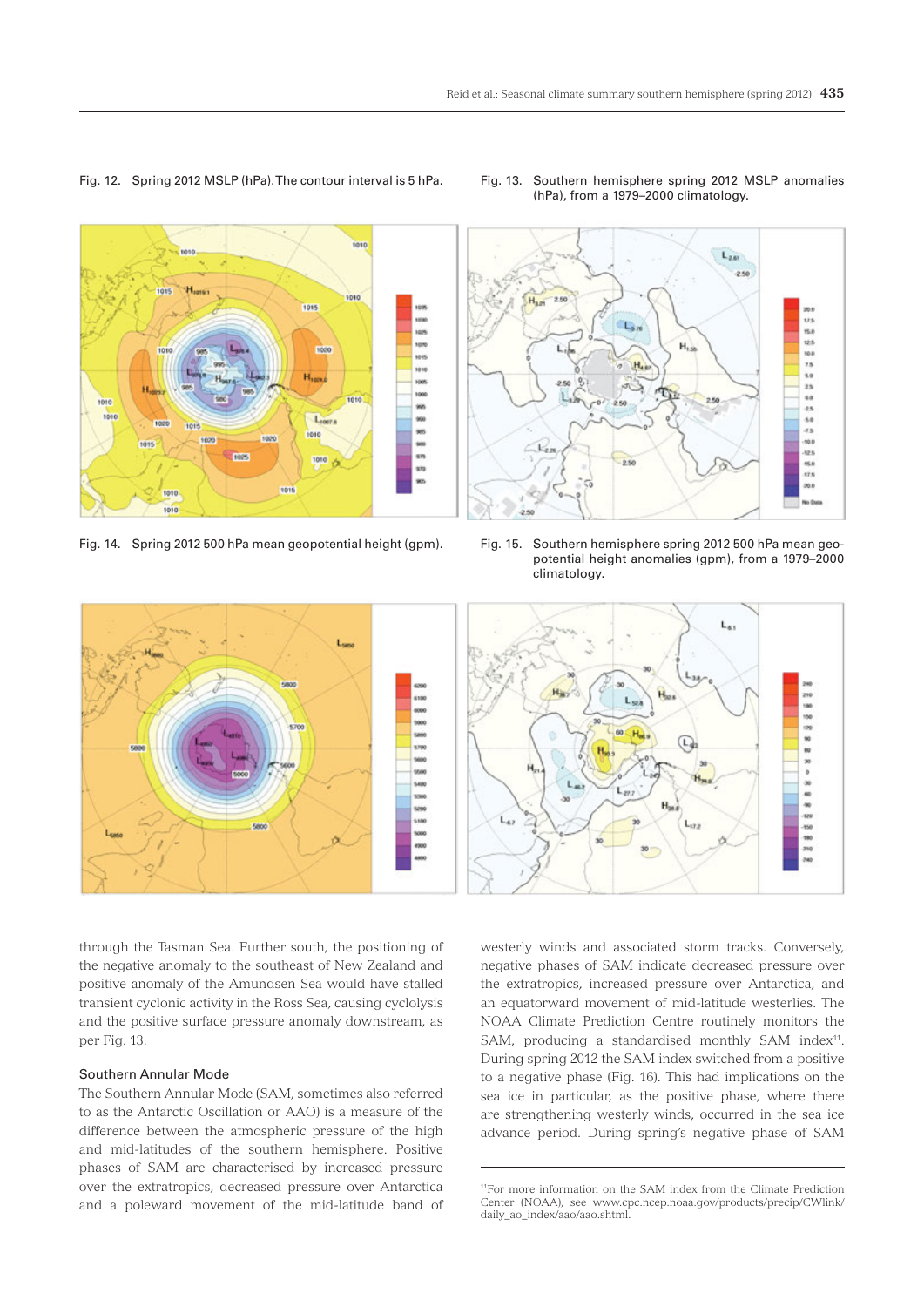(October and November), sea ice was retreating and was impacted on by a more meridional atmospheric flow causing the sea ice to retreat below the long term average by the end of November, as mentioned above.

Fig. 16. Southern Annular Mode (SAM), from January 2009 through November 2012, together with a five-month binomially weighted moving average. The departures are standardised using the 1979–2000 base period.



#### Winds

Low-level (850 hPa) and upper-level (200 hPa) wind anomalies (from the 22-year NCEP II climatology) are shown in Figs 17 and 18 respectively. As expected from the switch in the phase of SAM, the 850 hPa anomalies are not large anywhere, although the patterns of relatively weak anomalies are consistent with the MLSP anomalies above. In particular the cyclonic anomalies to the southeast of New Zealand coincide with low pressure systems in that region. Across the equatorial Pacific there is little consistency in the anomalous flow, suggesting neither a strengthening nor weakening of the Walker Circulation—consistent with the neutral ENSO conditions discussed above. Over Australia the anomalous flow is generally northeast to northerly, except over Western Australia where there would have been a tendency for more convergence of easterly and westerly systems. Atmospheric flow through the Tasman Sea is generally from the southwest, consistent with the steering pattern showed in the 500 hPa geopotential height anomalies from Fig. 15.

The upper 200 hPa wind anomalies show a strengthening of the southern subtropical jet at various places, including to

Fig. 17. Global spring 2012 850 hPa vector wind anomalies (m s−1). The anomaly field is not shown over areas of elevated topography.



Fig. 18. Global spring 2012 200 hPa vector wind anomalies (m s−1).

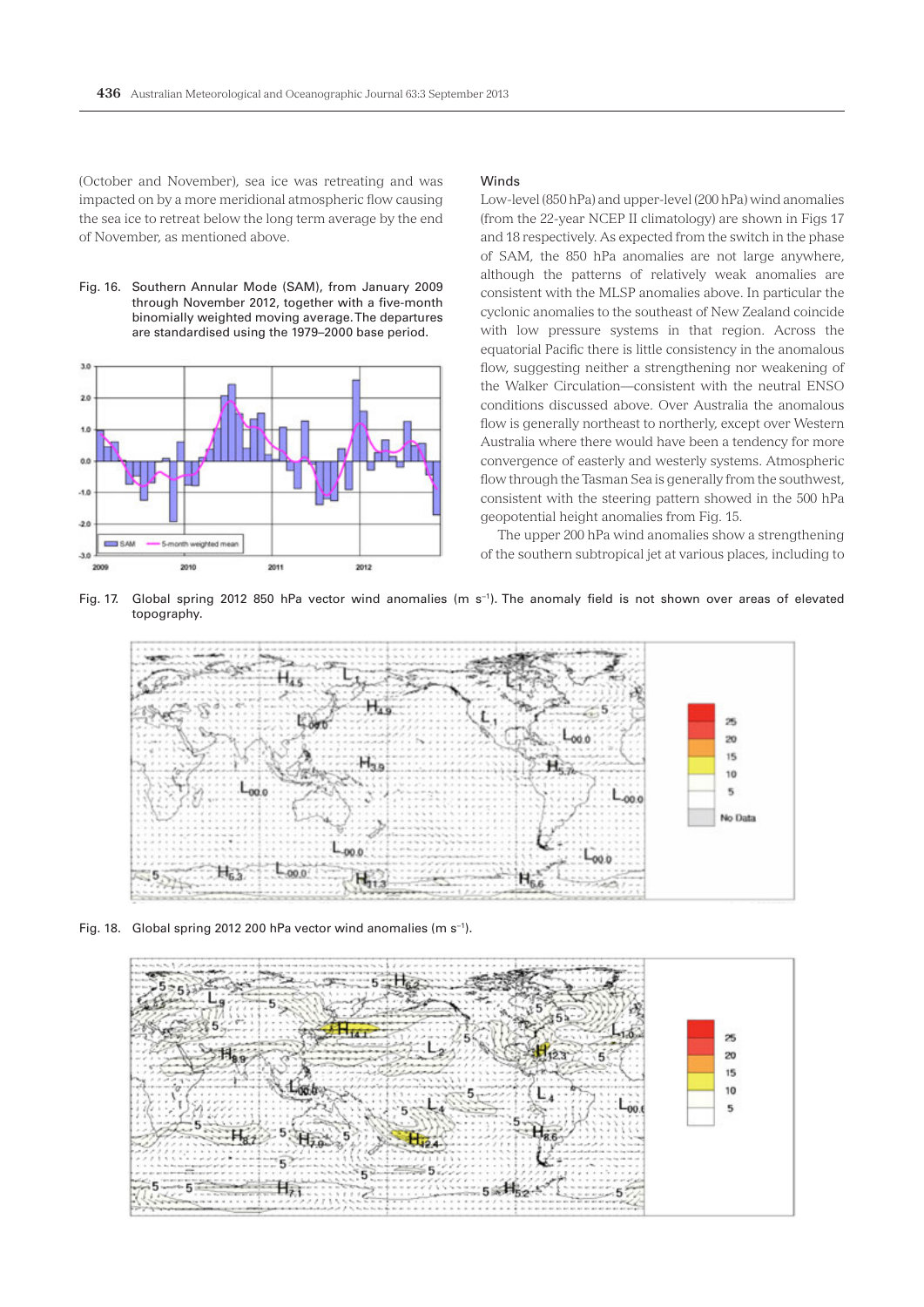the east of New Zealand which would be responsible for the enhanced convection, increased rainfall and cyclonic activity to the right exit of this anomalous jet. This jet also runs along the line of the SPCZ and is coincident with a band of reduced OLR.

# Australian region

### Rainfall

Figures 19 and 20 show the Australian spring 2012 rainfall totals and rainfall deciles. Rainfall deciles reflect the phase of the IOD. A positive IOD SST pattern has been shown to be associated with drier than normal conditions over central and southern Australia. However, parts of Western Australia had their wettest spring on record. Western Australia's rainfall is the result of a convergent atmospheric pattern, as shown in the 850 hPa wind anomalies; relatively moist north to northwesterly winds coming in off the Indian Ocean converging with relatively dry air mass coming across the continent from the east. Several rainfall events contributed to the wetter than normal conditions over Western Australia.

Fig. 19. Australian spring 2012 rainfall totals (mm) for Australia.



Fig. 20. Australian spring 2012 rainfall deciles for Australia: decile ranges based on grid-point values over the springs for 1900–2012.



Early in September a strong cold front moved across western parts of Western Australia bringing 24 hour rainfall totals of 40 to 70 mm in some areas. Further good falls of rain fell around 24 and 25 October and again in late November. Warmun observed 102.0 mm in the 24 hours to 9.00 am on the 29th, which is its wettest November and spring day in 82 years of record. Overall Western Australia received 21 per cent above average rainfall for spring (Table 1) and was the only State to record above average rainfall for this season.

On average Australia received well below average rainfall (–27 per cent) for the season and ranked as its 33rd driest spring from 113 years of record (Table 1). This deficit was largely influenced by the three large States of Queensland (–42 per cent), New South Wales (–45 per cent) and South Australia (–69 per cent). South Australia recorded its 3rd lowest spring rainfall, with an average of 16.0 mm across the State (the record is 11.4 mm in 1963). These State rainfall figures are quite different from those of the previous (2011) spring which saw every State except Tasmania and Victoria record well above average rainfall. The return to relatively drier conditions in Queensland is a reflection of the neutral ENSO conditions and standard climate variability.

The seasonal rainfall figures mask considerable variability in the rainfall across the continent over this time. During September some stations in the Northern Territory recorded their highest September rainfall on record, while rainfall was well below average across central Western Australia, South Australia, New South Wales and Victoria. In October only the northwestern coast of Western Australia, coastal southern New South Wales and Queensland's Peninsula region had above average rainfall. Australia's wettest day for spring 2012 was 233.0 mm recorded at Ulladulla in New South Wales on 12 October. This was closely followed by 229.0 mm recorded at Cooran in Queensland on 18 October. The November 2012 rainfall decile pattern is more indicative of the total spring 2012 rainfall decile pattern, except that parts of the Northern Territory received well above average rainfall.

A summary of the rainfall ranks and extremes are shown in Table 1 for each State and Territory, with corresponding rainfall deciles (e.g. highest and lowest on record) provided in Table 2.

## Drought

Overall, compared to the rainfall deficiencies in winter 2012, drought conditions averaged over the entire continent eased somewhat during spring 2012, with predominantly Western Australia's rainfall contributing to this (Table 1). However Queensland, New South Wales, Victoria and South Australia saw expansions in their areas of severe deficiency in rainfall from those of winter 2012. In particular, more than half of South Australia recorded decile 1 rainfall during spring 2012, with a severe deficiency of over one third of the State.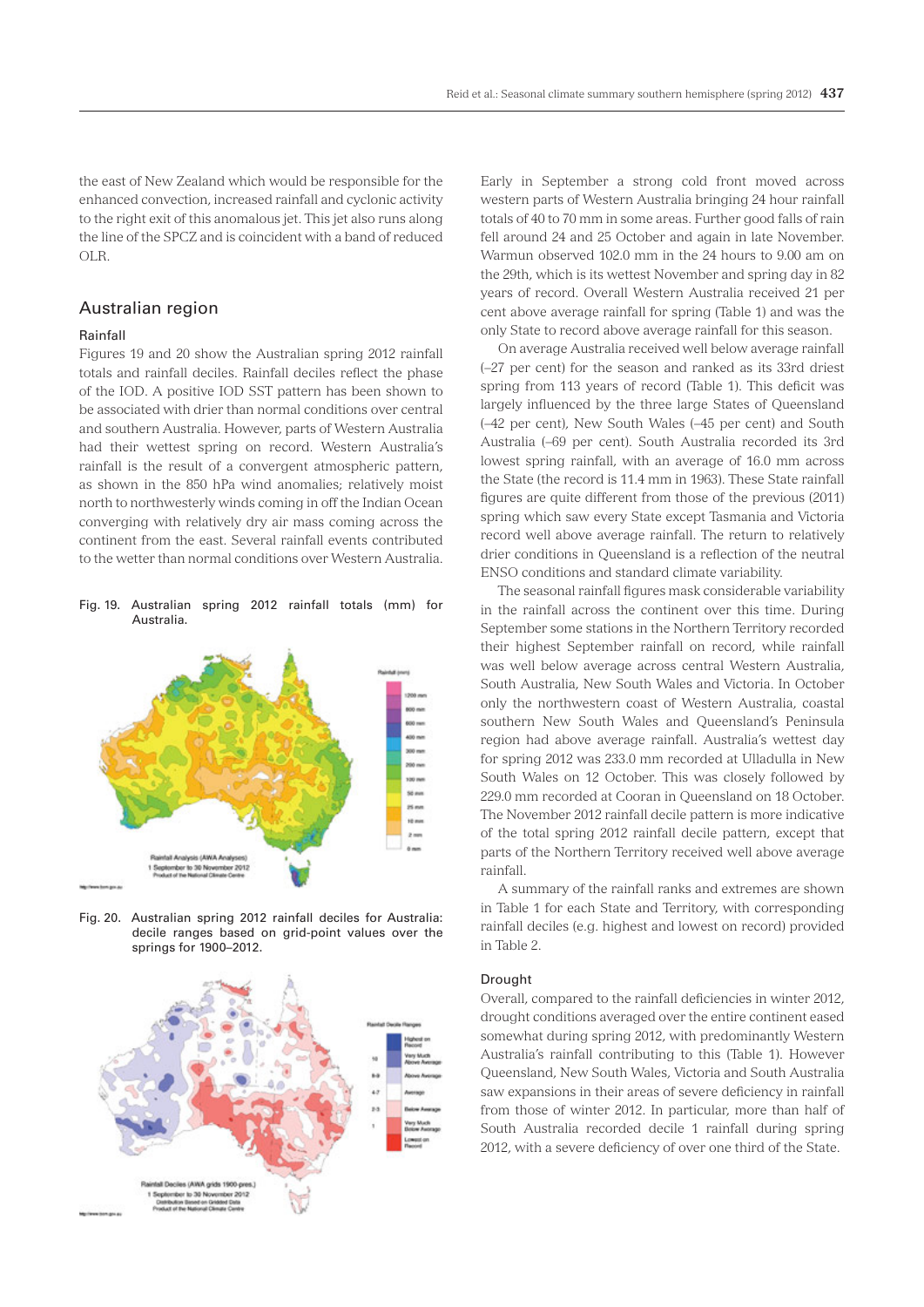| Region             | Highest seasonal<br>total (mm)           | Lowest seasonal<br>total (mm)                                | Highest daily total<br>(mm)                       | Area-averaged<br>rainfall (mm) | Rank of<br>area-averaged<br>rainfall | % difference<br>from mean |
|--------------------|------------------------------------------|--------------------------------------------------------------|---------------------------------------------------|--------------------------------|--------------------------------------|---------------------------|
| Australia          | 970.4 at Mount Read<br>(Tas.)            | $0.0$ at several<br>locations                                | 233.0 at Ulladulla<br>(NSW), 12 October           | 53                             | 33                                   | $-27$                     |
| Queensland         | 560.0 at Bellenden<br>Ker Top            | 0.0 at Abingdon<br>Downs Station                             | 229.0 at Cooran TM.<br>18 October                 | 49                             | 25                                   | $-42$                     |
| New South Wales    | 517.2 at Perisher<br>Valley              | 0.0 at Broken Hill<br>(Waterbag)                             | 233.0 at Ulladulla.<br>12 October                 | 68                             | 17                                   | -45                       |
| Victoria           | 492.4 at Mount Baw<br>Baw                | 13.0 at Murray Lock<br>Number 9                              | 94.4 at Burrowye<br>Station, 8 November           | 110                            | 11                                   | $-39$                     |
| Tasmania           | 970.4 at Mount Read                      | 93.0 at Hobart<br>Airport                                    | 52.4 at Liffey,<br>6 September                    | 314                            | 36                                   | $-14$                     |
| South Australia    | 133.8 at Kuitpo<br><b>Forest Reserve</b> | 1.2 at Leigh Creek<br>(Pfitzners Well) and<br>Moomba Airport | 32.0 at Todmorden,<br>7 November                  | 16                             | 3                                    | -69                       |
| Western Australia  | 417.3 at Walpole                         | $0.0$ at several<br>stations                                 | 102.0 at Warmun.<br>29 November                   | 50                             | 87                                   | $+21$                     |
| Northern Territory | 329.5 at Channel<br>Point                | 0.0 at several<br>stations                                   | 115.5 at Roper River<br>Mataranka,<br>30 November | 59                             | 58                                   | $-13$                     |

#### Table 1. Summary of the seasonal rainfall ranks and extremes on a national and State basis for spring 2012. The ranking in the 2nd last column goes from 1 (lowest) to 113 (highest) and is calculated over the years 1900–2012.

Table 2. Percentage areas in different categories for spring 2012 rainfall. 'Severe deficiency' denotes rainfall at or below the 5th percentile. Areas in 'decile 1' include those in 'severe deficiency' which in turn include those which are 'lowest on record'. Areas in 'decile 10' include those which are 'highest on record Percentage areas of highest and lowest on record are given to two decimal places because of the small quantities involved; other percentage areas to one decimal place.

| Region             |      | Lowest on record Severe deficiency | Decile 1 | Decile 10 | Highest on<br>record | % difference<br>from mean |
|--------------------|------|------------------------------------|----------|-----------|----------------------|---------------------------|
| Australia          | 0.22 | 7.5                                | 15.8     | 3.6       | 0.06                 | $-27$                     |
| Oueensland         | 0.09 | 3.9                                | 11.5     | 0.0       | 0.00                 | $-42$                     |
| New South Wales    | 0.74 | 7.7                                | 24.0     | 0.0       | 0.00                 | $-45$                     |
| Victoria           | 0.00 | 13.4                               | 42.1     | 0.0       | 0.00                 | $-39$                     |
| Tasmania           | 0.00 | 0.0                                | 0.9      | 0.0       | 0.00                 | $-14$                     |
| South Australia    | 0.67 | 35.1                               | 58.9     | 0.0       | 0.00                 | $-69$                     |
| Western Australia  | 0.00 | 0.5                                | 1.6      | 9.6       | 0.19                 | $+21$                     |
| Northern Territory | 0.17 | 3.7                                | 7.3      | 2.6       | 0.00                 | $-13$                     |

#### **Temperature**

Figures 21 and 22 show spring 2012 maximum temperature anomalies and maximum temperature deciles (relative to a reference period of 1961–1990) respectively. Spring maximum temperatures across Australia were mostly warmer than normal. Averaged across the nation, maximum temperatures were 1.73 °C above normal and it was the third-warmest spring in 103 years (Table 3). Western Australia recorded its second warmest spring average maximum temperatures on record and South Australia its equal second warmest, with anomalies of +1.66 °C and +2.74 °C respectively. All States except Tasmania ranked in their respective top ten warmest springs, with the Northern Territory equal fourth, Queensland sixth and New South Wales and Victoria seventh. Tasmania's maximum temperature was the 11th warmest on record.

Most of the country was more than 1 °C warmer than usual, with temperatures further north generally closer to normal. A broad area of the southern inland experienced

temperatures more than 2 °C above normal, with isolated pockets more than 3 °C above normal over the South Australian–Queensland border and just north of the Great Australian Bight.

Figures 23 and 24 show the spring 2012 minimum temperature anomalies and minimum temperature deciles (relative to a reference period of 1961–1990) respectively. Minimum temperatures during spring were generally warmer than normal over large parts of western and southern Australia, with temperatures generally closer to normal across the remainder of the country. For Australia as a whole, minimum temperatures were 0.44 °C above normal, ranking as 19th out of 103 years. The only State to fall in the top ten of their respective records was Western Australia, recording its third-warmest minimum temperatures on record (with an anomaly of +0.92 °C). Despite experiencing a close to normal month, Queensland had its coolest average spring minimum temperatures since 1994 (18 years).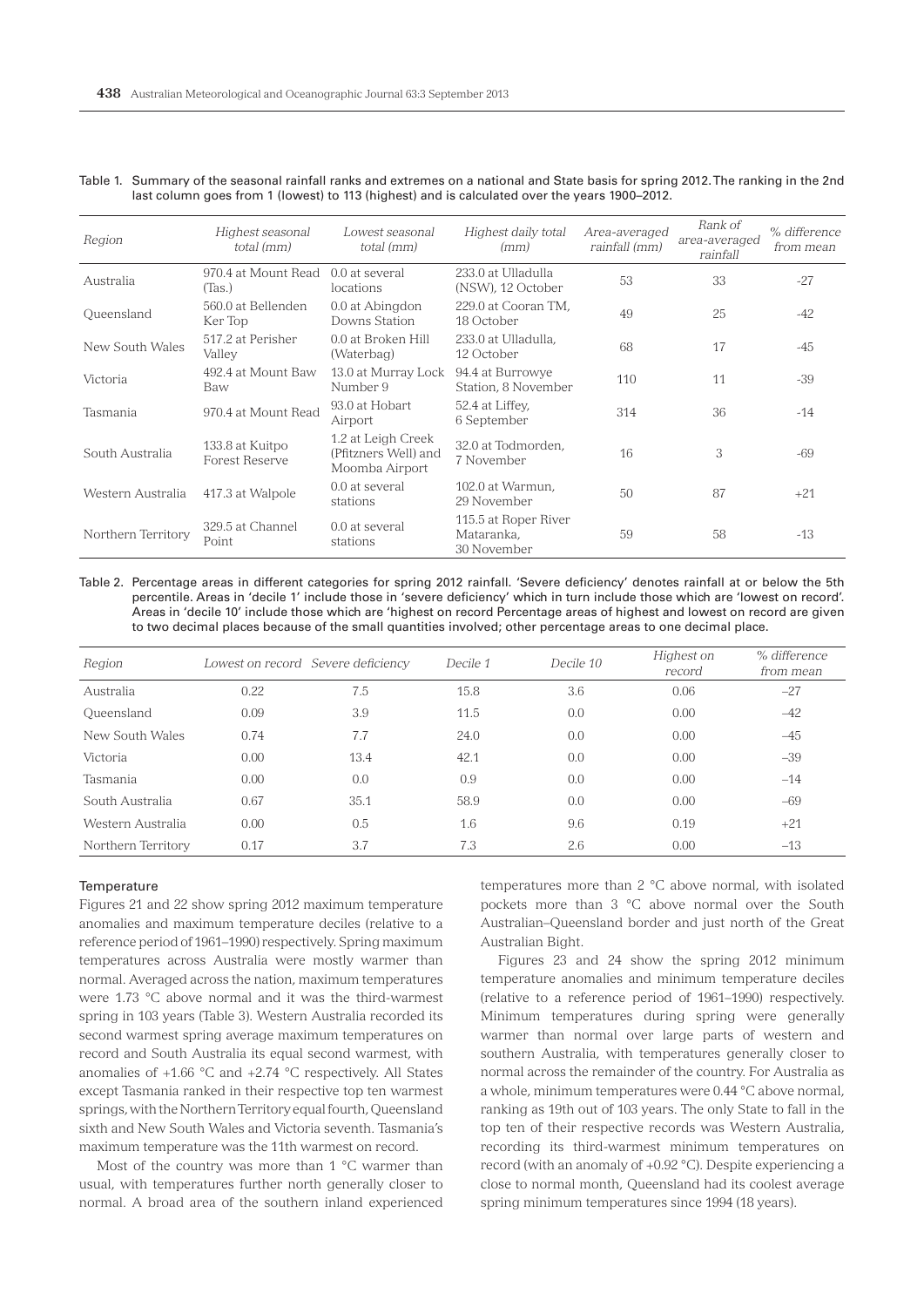Fig. 21. Australian spring 2012 maximum temperature anomalies (°C).



Fig. 23. Australian spring 2012 minimum temperature anomalies (°C).



Minimum temperatures more than 1 °C above normal were measured across the Pilbara, Gascoyne, and Interior Districts of Western Australia, and extended from southeast Western Australia to the South Australia–Queensland border. Isolated pockets more than 1 °C below normal were measured across parts of the northern tropics and eastern Australia, with the majority of the country within 1 °C of normal.

Towards the end of November, exceptional heat was experienced across central and southeastern Australia. During this event, many stations measured their warmest spring day on record. Notably, five sites in Victoria broke the existing State record, with Ouyen's 45.8 °C on the 29th the new Victorian highest spring temperature (previous record held by Mildura, with 44.5 °C on 17 November 1980). Minimum temperatures were also affected, with Oodnadatta breaking the highest South Australian November minimum temperature on record (with 32.3 °C on 29 November). This exceptional spring heat, together with the dry conditions discussed above, would leave this area of the continent vulnerable to summer bushfires. For more on the November

Fig. 22. Australian spring 2012 maximum temperature deciles: decile ranges based on grid-point values over the springs for 1911–2012.



Fig. 24. Australian spring 2012 minimum temperature deciles: decile ranges based on grid-point values over the springs for 1911–2012.



2012 heat wave see Special Climate Statement 41, Bureau of Meteorology 2012.

A summary of the maximum and minimum temperature ranks and extremes for each State and Territory are provided in Tables 3 and 4 respectively, with corresponding maximum and minimum temperature deciles given in Table 5.

# **Ozone**

#### Antarctic Ozone Hole

Monthly mean temperatures in the lower stratosphere above Antarctica during 2012 were generally close to or slightly below the 1979–2011 climatological average from January to July, but showed marked warming from midspring to early summer, particularly at and below the 50 hPa level (WMO, 2012). The warming of the Antarctic lower stratosphere occurred while both the stratospheric (50 hPa) Quasi-Biennial Oscillation (QBO) and stratospheric (20 hPa) SAM indices were in a strongly negative state (refer Fig. 16 for the phase of the tropospheric SAM) which would tend to favour a weak and disturbed stratospheric polar vortex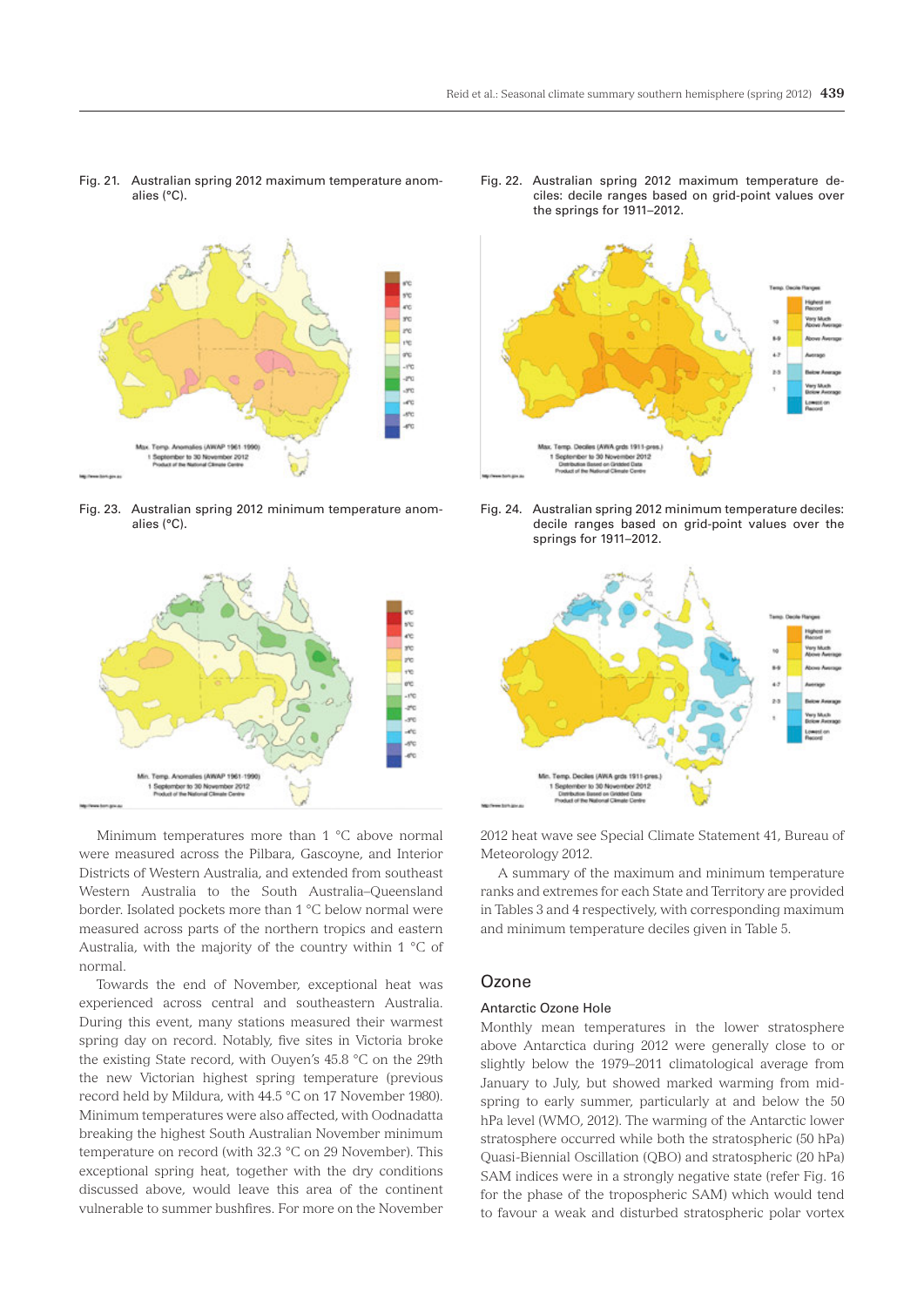| Region             | Highest seasonal<br>mean maximum<br>$(^{\circ}C)$ | Lowest seasonal<br>mean maximum<br>$(^{\circ}C)$               | Highest daily<br>temperature $(^{\circ}C)$   | Lowest daily<br>maximum<br>temperature $(^{\circ}C)$         | Area-averaged<br>temperature<br>anomaly $(^{\circ}C)$ | Rank of<br>area-averaged<br>temperature<br>anomaly |
|--------------------|---------------------------------------------------|----------------------------------------------------------------|----------------------------------------------|--------------------------------------------------------------|-------------------------------------------------------|----------------------------------------------------|
| Australia          | 39.7 at Fitzroy<br>Crossing (WA)                  | 7.7 at Mount<br>Hotham<br>(Vic.)                               | 46.4 at Roe-<br>bourne (WA),<br>15 November  | $-4.5$ at Thredbo<br>(Top Station)<br>(NSW),<br>29 September | $+1.73$                                               | 101                                                |
| Queensland         | 37.6 at Century<br>Mine                           | 23.5 at<br>Applethorpe                                         | 44.7 at Century<br>Mine,<br>21 November      | 11.0 at Stanthor-<br>pe, 12 October                          | $+1.29$                                               | 97                                                 |
| New South Wales    | 31.4 at Mungindi                                  | 8.5 at Thredbo<br>(Top Station)                                | 46.2 at Poonca-<br>rie, 29 November          | -4.5 at Thredbo<br>(Top Station),<br>29 September            | $+2.28$                                               | 96                                                 |
| Victoria           | 26.5 at Mildura                                   | 7.7 at Mount<br>Hotham                                         | 45.8 at Ouyen,<br>29 November                | $-4.2$ at Mount<br>Hotham,<br>29 September                   | $+1.58$                                               | 96                                                 |
| Tasmania           | 18.8 at Bushy<br>Park                             | 8.4 at Mount<br>Wellington                                     | 34.2 at Orford.<br>30 November               | $-1.8$ at Mount<br>Wellington,<br>29 September               | $+0.83$                                               | 92                                                 |
| South Australia    | 33.2 at Moomba                                    | 17.9 at Mount<br>Lofty and<br>Parawa                           | 46.0 at Marree<br>Comparison,<br>29 November | 7.8 at Mount<br>Lofty, 11 October                            | $+2.74$                                               | 102.5                                              |
| Western Australia  | 39.7 at Fitzrov<br>Crossing                       | 19.7 at Cape<br>Leeuwin, North<br>Walpole and<br>Windy Harbour | 46.4 at<br>Roebourne.<br>15 November         | 9.8 at Mount<br>Barker.<br>4 September                       | $+1.66$                                               | 102                                                |
| Northern Territory | 38.4 at Timber<br>Creek                           | 30.4 at McCluer<br>Island                                      | 44.1 at Yulara.<br>25 November               | 16.5 at Arltunga,<br>29 September                            | $+1.43$                                               | 100.5                                              |

## Table 3. Summary of the seasonal maximum temperature ranks and extremes on a national and State basis for spring 2012. The ranking in the last column goes from 1 (lowest) to 103 (highest) and is calculated over the years 1950–2012\*.

\*A high-quality subset of the temperature network is used to calculate the spatial averages and rankings shown in Table 4 (maximum temperature) and Table 5 (minimum temperature). These averages are available from 1950 to the present. As the anomaly averages in the tables are only retained to two decimal places, tied rankings are possible.

| Table 4. Summary of the seasonal minimum temperature ranks and extremes on a national and State basis for spring 2012. The |  |  |  |
|----------------------------------------------------------------------------------------------------------------------------|--|--|--|
| ranking in the last column goes from 1 (lowest) to 103 (highest) and is calculated over the years 1950–2012.               |  |  |  |

| Region             | Highest seasonal<br>mean minimum<br>$(^{\circ}C)$ | Lowest seasonal<br>mean minimum<br>$(^{\circ}C)$ | Highest daily<br>minimum<br>temperature $(^{\circ}C)$ | Lowest daily<br>temperature $(^{\circ}C)$                            | Area-averaged<br>temperature<br>anomaly $(^{\circ}C)$ | Rank of area-<br>averaged<br>temperature<br>anomaly |
|--------------------|---------------------------------------------------|--------------------------------------------------|-------------------------------------------------------|----------------------------------------------------------------------|-------------------------------------------------------|-----------------------------------------------------|
| Australia          | 26.1 at McCluer<br>Island (NT)                    | $0.4$ at Thredbo<br>(Top Station)<br>(NSW)       | 32.3 at<br>Oodnadatta (SA),<br>29 November            | $-9.0$ at Cooma<br>Airport (NSW),<br>2 September                     | $+0.44$                                               | 85                                                  |
| Oueensland         | 24.8 at Coconut<br>Island                         | 8.0 at<br>Applethorpe                            | 30.5 at Ballera.<br>27 November                       | $-4.0$ at<br>Stanthorpe,<br>2 September                              | $-0.04$                                               | 57                                                  |
| New South Wales    | 16.4 at Byron<br>Bay                              | $0.4$ at Thredbo<br>(Top Station)                | 30.9 at<br>Wanaaring,<br>30 November                  | $-9.0$ at Cooma<br>Airport,<br>2 September                           | $+0.10$                                               | 59                                                  |
| Victoria           | 11.7 at Gabo<br>Island                            | 0.7 at Mount<br>Hotham                           | 26.3 at<br>Yarrawonga,<br>30 November                 | $-7.2$ at Mount<br>Hotham,<br>2 September                            | $+0.29$                                               | 80.5                                                |
| Tasmania           | 10.4 at Swan<br>Island                            | 0.9 at Mount<br>Wellington                       | 19.3 at Strahan.<br>30 November                       | -7.0 at Liawenee.<br>1 September                                     | $+0.13$                                               | 76                                                  |
| South Australia    | $16.5$ at<br>Oodnadatta                           | 5.9 at Keith<br>(Munkora)                        | 32.3 at<br>Oodnadatta.<br>29 November                 | -1.9 at Murray<br>Bridge (Pallama-<br>na Aerodrome).<br>25 September | $+0.89$                                               | 91.5                                                |
| Western Australia  | 24.2 at Wyndham 6.9 at Wandering                  |                                                  | 31.4 at<br>Wittenoom,<br>15 November                  | $-2.5$ at Eyre,<br>30 September                                      | $+0.92$                                               | 101                                                 |
| Northern Territory | 26.1 at McCluer<br>Island                         | 14.1 at Arltunga                                 | 29.6 at Nqukurr,<br>18 November                       | -0.4 at Arltunga,<br>10 September                                    | $+0.07$                                               | 65                                                  |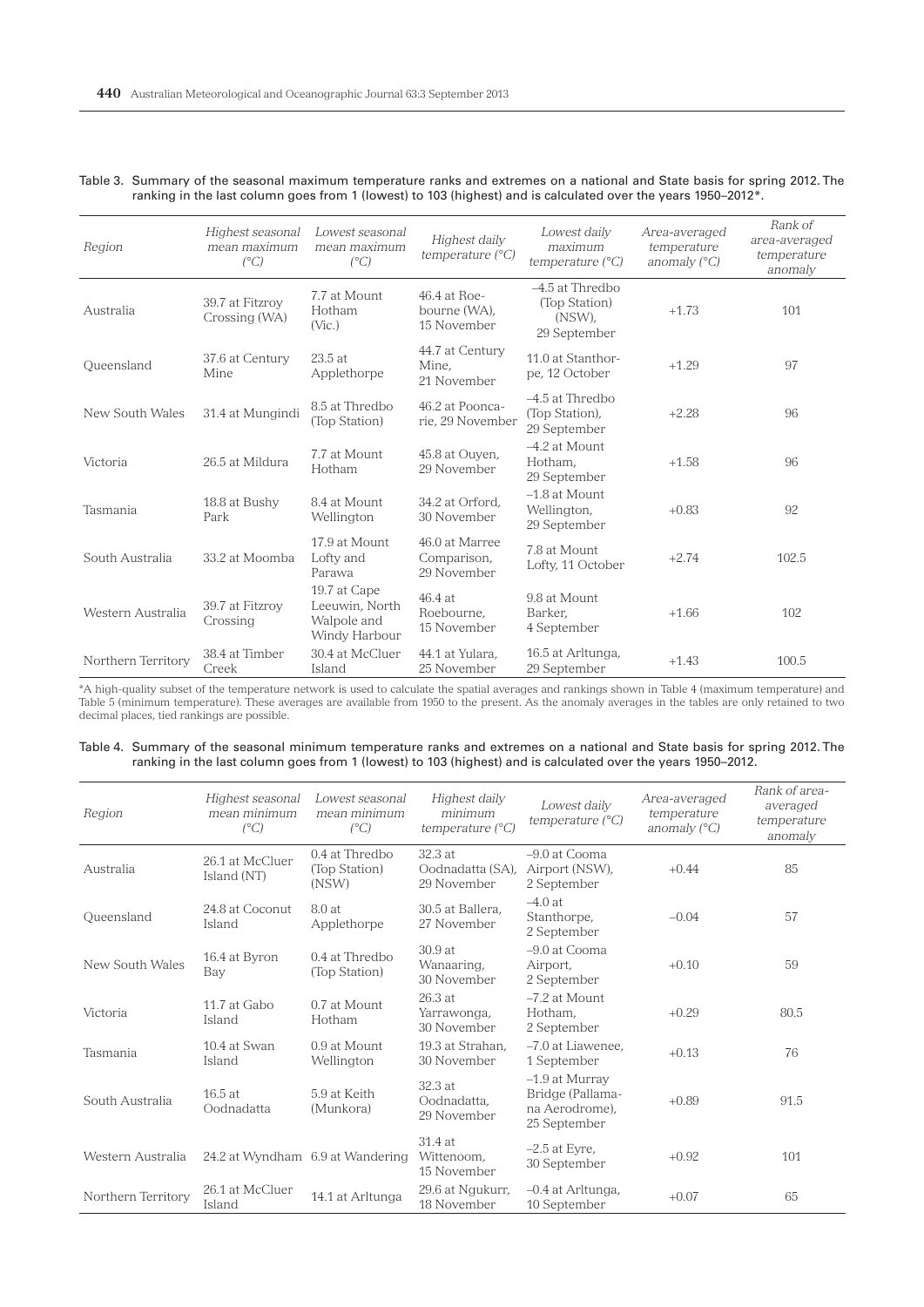Table 5. Percentage areas in different categories for spring 2012. Areas in 'decile 1' include those which are 'lowest on record'. Areas in 'decile 10' include those which are 'highest on record'. Percentage areas of highest and lowest on record are given to two decimal places because of the small quantities involved; other percentage areas to one decimal place. Grid-point deciles calculated with respect to 1911–2012.

| Region             | Maximum temperature |          |           |                      | Minimum temperature |          |           |                      |
|--------------------|---------------------|----------|-----------|----------------------|---------------------|----------|-----------|----------------------|
|                    | Lowest on<br>record | Decile 1 | Decile 10 | Highest on<br>record | Lowest on<br>record | Decile 1 | Decile 10 | Highest on<br>record |
| Australia          | 0.00                | 0.0      | 64.8      | 11.62                | 0.21                | 3.6      | 27.5      | 0.00                 |
| Oueensland         | 0.00                | 0.0      | 40.8      | 6.75                 | 0.91                | 8.9      | 1.0       | 0.00                 |
| New South Wales    | 0.00                | 0.0      | 62.4      | 6.95                 | 0.00                | 3.6      | 0.0       | 0.00                 |
| Victoria           | 0.00                | 0.0      | 25.6      | 0.00                 | 0.00                | 0.0      | 1.6       | 0.00                 |
| Tasmania           | 0.00                | 0.0      | 64.9      | 0.00                 | 0.00                | 0.0      | 0.0       | 0.00                 |
| South Australia    | 0.00                | 0.0      | 98.0      | 46.99                | 0.00                | 0.0      | 38.6      | 0.00                 |
| Western Australia  | 0.00                | 0.0      | 72.0      | 8.72                 | 0.00                | 2.4      | 67.3      | 0.00                 |
| Northern Territory | 0.00                | 0.0      | 66.1      | 2.41                 | 0.00                | 2.4      | 1.5       | 0.00                 |

Fig. 25. Antarctic Ozone Hole area, defined as the region where total column ozone is less than 220 Dobson Units, for 2012 (thick black line) based on measurements from the Dutch-Finnish OMI instrument carried by NASA's Aura satellite, as compiled by CSIRO, compared to previous years.



(Baldwin and Dunkerton 1998, 2001). Indeed, episodes of strong southward heat transport occurred from early July, and culminated with the rapid decrease in the area of the polar vortex from mid-October (WMO 2012), and corresponding rapid decline in the area of the Ozone Hole (Fig. 25). Of note was the complete breakdown of the vortex in early December, causing one of the earliest disappearance dates for the ozone hole (around 15 November) since 1988 (excluding 2002, when the vortex was anomalously disturbed and small).

The maximum daily ozone hole area for 2012 was 21.2 million km2 , ranking as only the 23rd largest measured and the smallest since 1988.

#### Australia

Figure 26 shows spring mean total ozone for the years 1990 to 2012, as measured at three Bureau Dobson spectrophotometer observing sites of Darwin, Brisbane and

Fig. 26. Mean spring (September–October–November) total ozone measured by Dobson spectrophotometer 1990–2012 at Darwin (top), Brisbane (middle) and Melbourne (bottom). The dotted line denotes the 1990–2012 average.



Melbourne. Although day-to-day variability is high at this time of year, during which the maximum in the annual cycle occurs, when averaged over a season the main influences are the phase of the stratospheric QBO and of the 11-year solar cycle. Over a decadal scale the influence of stratospheric halogen loading, which increased until the mid 1990s and has since decreased, is also clear. The anomalously low 1992 Darwin value is associated with the eruption of Mt Pinatubo in June 1991.

In spring 2012 the solar cycle was at mid-levels and the QBO was in a negative (westward) phase, associated with higher values of ozone in the sub-tropics and mid-latitudes. At all three sites the spring mean ozone in 2012 was at the higher side of the 1990–2011 range—Darwin 254 DU (4th highest), Brisbane 292 DU (the highest) and Melbourne 325 DU (the 2nd highest). The highest single ozone daily average was 398 DU on 29 September measured in Melbourne.